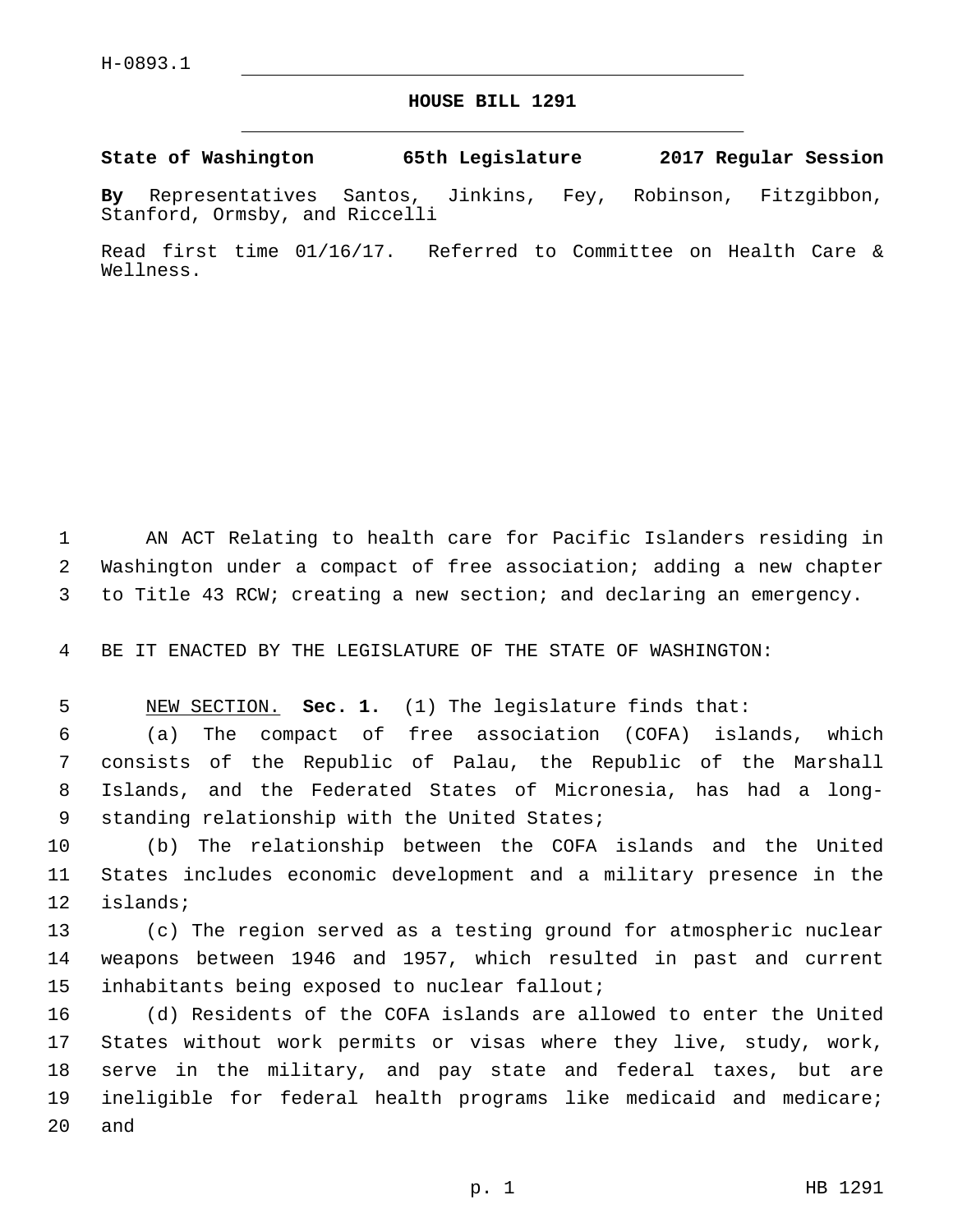(e) This ineligibility for federal health programs has exacerbated barriers to health care access for this population, which has led to poorer health outcomes and increased, long-term costs on 4 the health care system as a whole.

 (2) The legislature therefore intends to increase access to health care services for COFA islanders residing in Washington by providing premium and cost-sharing assistance for health coverage 8 purchased through the health benefit exchange.

 NEW SECTION. **Sec. 2.** The definitions in this section apply throughout this chapter unless the context clearly requires otherwise.

 (1) "Advance premium tax credit" means the premium assistance amount determined in accordance with the affordable care act.

 (2) "Affordable care act" means the federal patient protection and affordable care act, P.L. 111-148, as amended by the federal health care and education reconciliation act of 2010, P.L. 111-152, or federal regulations or guidance issued under the affordable care 18 act.

(3) "Authority" means the Washington state health care authority.

(4) "COFA citizen" means a person who is a citizen of:

21 (a) The Republic of the Marshall Islands;

(b) The Federated States of Micronesia; or

23 (c) The Republic of Palau.

 (5) "Health benefit exchange" or "exchange" means the Washington health benefit exchange established in chapter 43.71 RCW.

 (6) "Income" means the modified adjusted gross income attributed to an individual for purposes of determining his or her eligibility 28 for advance premium tax credits.

 (7) "In-network provider" means a health care provider or group of providers that directly contracts with an insurer to provide health benefits covered by a health benefit plan offered by an 32 insurer.

 (8) "Open enrollment period" means the period during which a 34 person may enroll in a qualified health plan.

 (9) "Out-of-pocket costs" means copayments, coinsurance, deductibles, and other cost-sharing requirements imposed under a qualified health plan for services, pharmaceuticals, devices, and other health benefits that are covered by the plan and rendered by in-network providers.39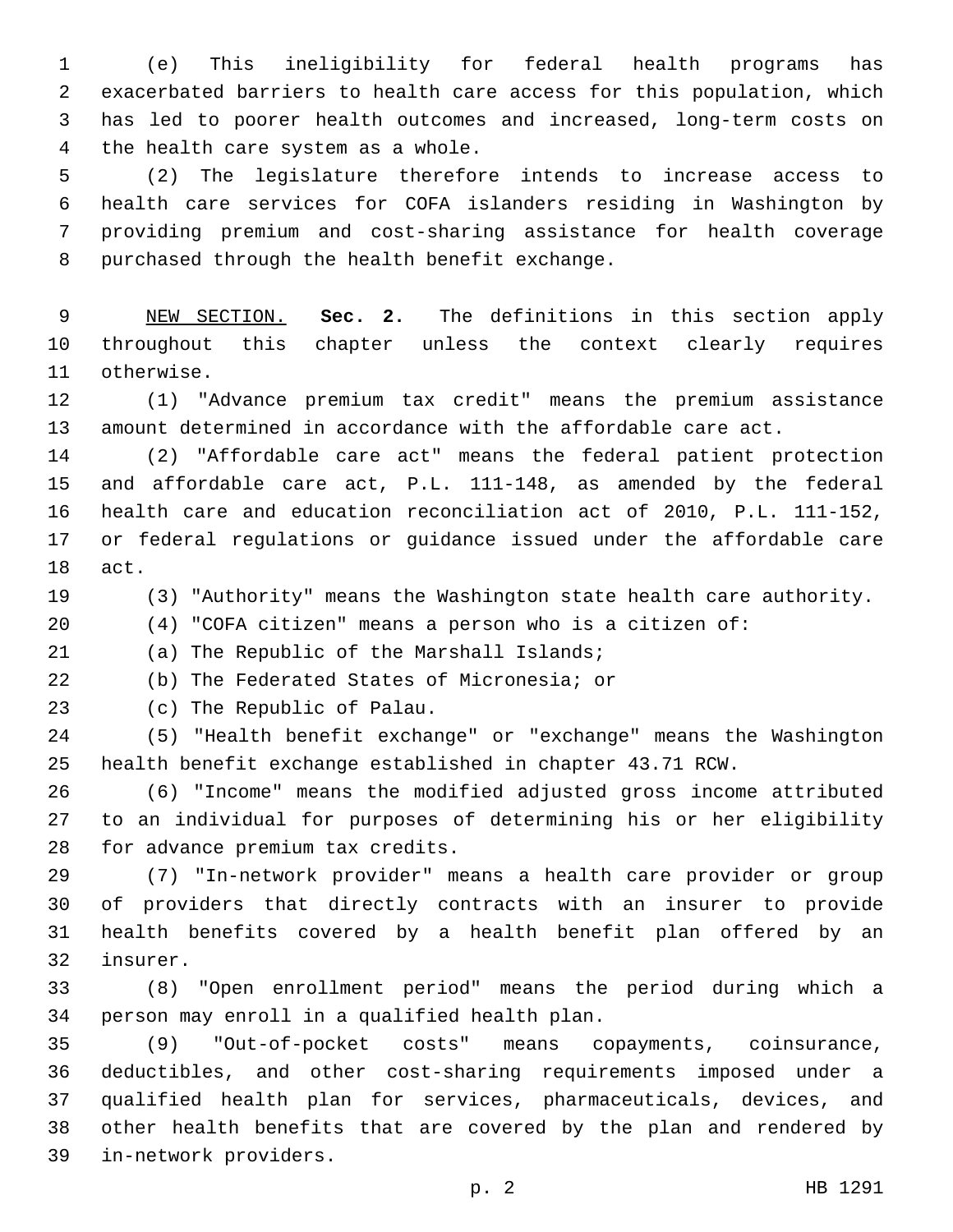1 (10) "Premium cost" means an individual's premium for a qualified 2 health plan less the amount of the individual's advance premium tax 3 credit.

4 (11) "Qualified health plan" means a health benefit plan sold 5 through the health benefit exchange.

6 (12) "Resident" means a person who is domiciled in this state.

 (13) "Special enrollment period" means a period during which a person who has not done so during the open enrollment period may enroll in a qualified health plan through the exchange if the person 10 meets specified requirements.

11 NEW SECTION. **Sec. 3.** (1) An individual is eligible for the COFA 12 premium assistance program if the individual:

13 (a) Is a resident;

14 (b) Is a COFA citizen;

15 (c) Enrolls in a silver qualified health plan;

16 (d) Has income that is less than one hundred thirty-three percent 17 of the federal poverty level; and

18 (e) Is ineligible for medicaid coverage.

 (2) Within amounts appropriated for the specific purpose, the authority shall pay the premium cost for a qualified health plan and the out-of-pocket costs for the coverage provided by the plan for an individual who is eligible for the premium assistance program under 23 subsection (1) of this section.

24 (3) The authority may disqualify a participant from the program 25 if the participant:

26 (a) No longer meets the eligibility criteria in subsection (1) of 27 this section;

28 (b) Fails, without good cause, to comply with procedural or 29 documentation requirements established by the authority in accordance 30 with subsection (4) of this section;

31 (c) Fails, without good cause, to notify the authority of a 32 change of address in a timely manner;

33 (d) Withdraws the participant's application or requests 34 termination of coverage; or

35 (e) Performs an act, practice, or omission that constitutes 36 fraud, and, as a result, an insurer rescinds the participant's policy 37 for the qualified health plan.

(4) The authority shall establish:38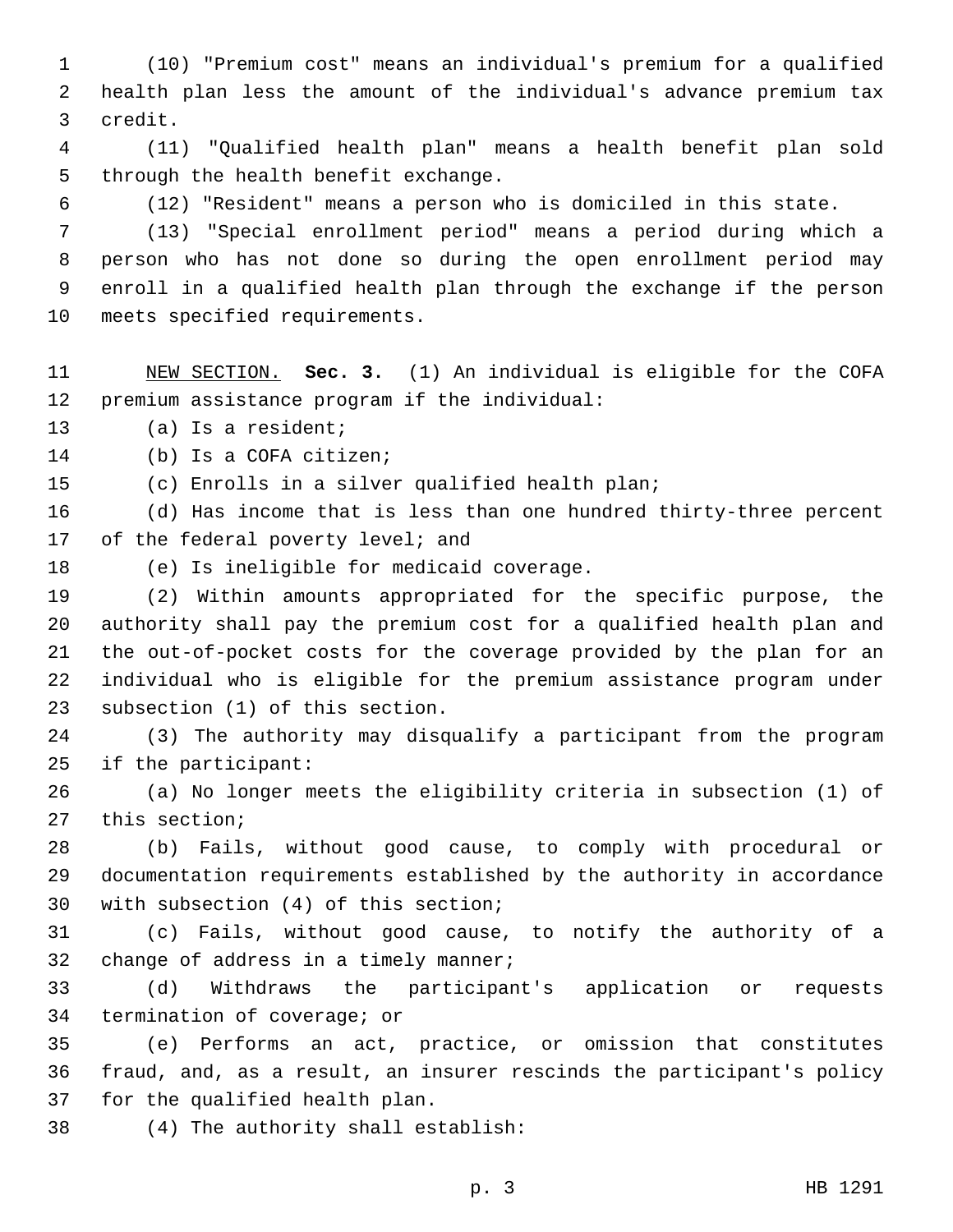(a) Application, enrollment, and renewal processes for the COFA 2 premium assistance program;

 (b) The qualified health plans that are eligible for 4 reimbursement under the program;

 (c) Procedural requirements for continued participation in the program, including participant documentation requirements that are necessary for the authority to administer the program;

 (d) Open enrollment periods and special enrollment periods consistent with the enrollment periods for the health insurance 10  $exchange$ ; and

 (e) A comprehensive community education and outreach campaign, working with stakeholder and community organizations, to facilitate 13 applications for, and enrollment in, the program.

 (5) The community education and outreach campaign conducted by the authority must begin no later than September 1, 2017.

 (6) The first open enrollment period for the COFA premium assistance program must begin no later than November 1, 2017.

 NEW SECTION. **Sec. 4.** The authority shall appoint an advisory committee that includes, but is not limited to, insurers and representatives of communities of COFA citizens. The committee shall advise the authority in the development, implementation, and operation of the COFA premium assistance program established in this chapter.

 NEW SECTION. **Sec. 5.** No later than December 31, 2018, the authority shall report to the governor and the legislature on the implementation of the COFA premium assistance program established under this chapter including, but not limited to:

(1) The number of individuals participating in the program;

(2) The actual costs of the program compared to predicted costs;

 (3) The results of the community education and outreach campaign; 31 and

 (4) Funding needed to continue the program through the end of the biennium.33

 NEW SECTION. **Sec. 6.** Sections 2 through 5 of this act constitute a new chapter in Title 43 RCW.